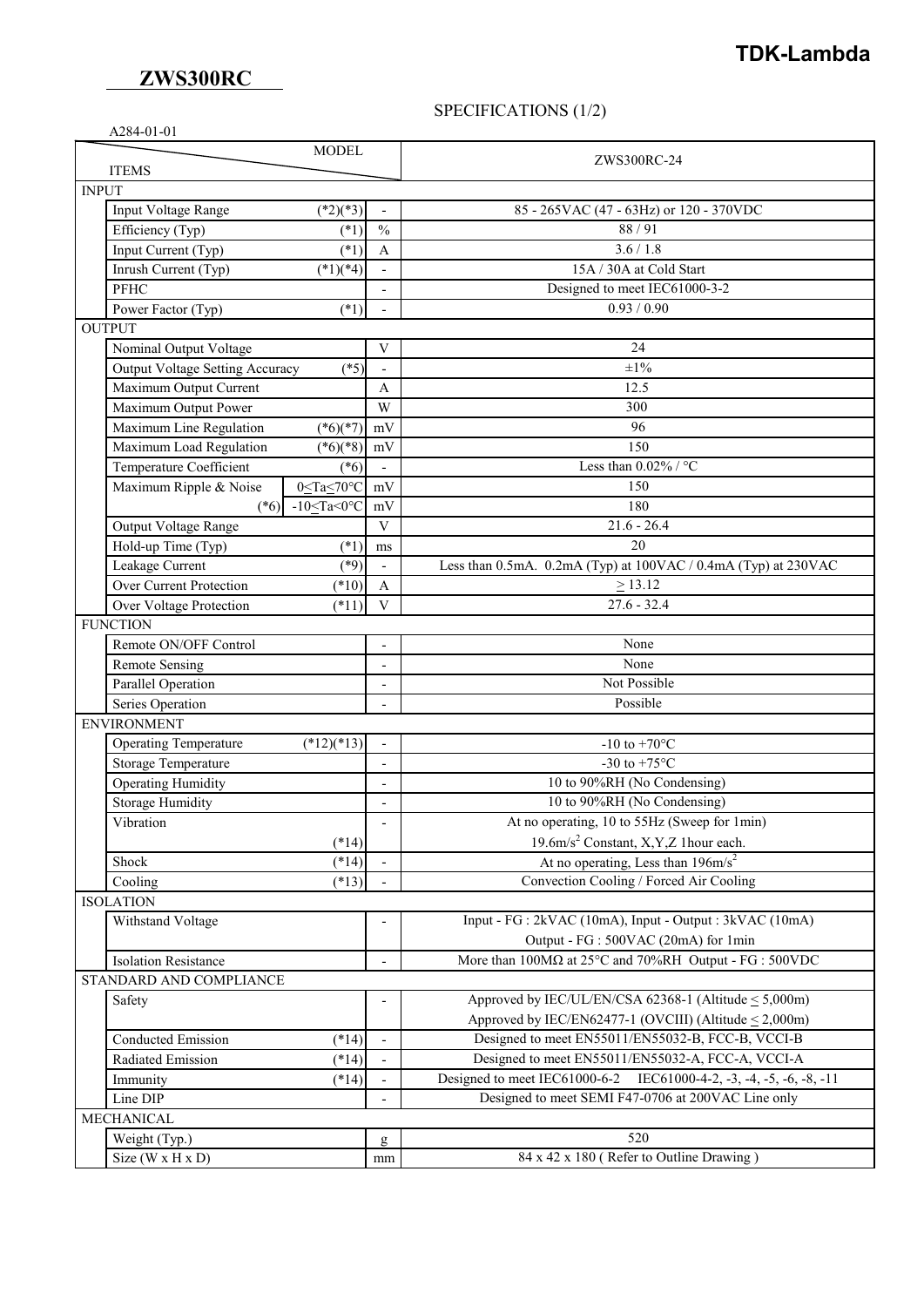#### SPECIFICATIONS (2/2)

\*Read instruction manual carefully, before using the power supply unit.

 $=$ NOTES $=$ 

- \*1. At 100VAC/200VAC, Ta=25°C, nominal output voltage and maximum output power.
- \*2. For cases where conformance to various safety specs (UL, CSA, EN) are required, input voltage range shall be from 100-240VAC (50-60Hz).
- \*3. Output derating needed when input voltage less than 90VAC. Refer to INPUT VOLTAGE vs. OUTPUT DERATING (A284-01-02\_ ).
- \*4. Not applicable for the in-rush current to Noise Filter for less than 0.2ms.
- \*5. Output voltage setting at the time of shipment. At 100VAC, nominal output voltage and maximum output current.
- \*6. Please refer to Fig. A for measurement of Vo, line & load regulation and ripple voltage.
- \*7. 90 265VAC, constant load.
- \*8. No load-Full load, constant input voltage.
- \*9. Measured by the each measuring method of UL, CSA, EN (at 60Hz), Ta=25°C.
- \*10. Constant current limit with automatic recovery. Avoid to operate at over load or short circuit condition.
- \*11. OVP circuit will shut down output, manual reset (Re power on).
- \*12. Convection cooling output derating. Refer to OUTPUT DERATING vs. AMBIENT TEMPERATURE (A284-01-03\_ ). Forced air cooling output derating. Refer to OUTPUT DERATING vs. AMBIENT TEMPERATURE (A284-01-04\_ ). Load (%) is percent of maximum output power or maximum output current, whichever is greater. It must not exceed its specification and derating.
- \*13. Forced air cooling with air velocity more than 0.7m/sec or 1.4m/sec. (Measured at component side of PCB, air must flow through component side).
- \*14. The result is evaluated by TDK-Lambda standard measurement condition. The power supply is considered a component which will be installed into a final equipment. The final equipment should be re-evaluated that it meets EMC, Vibration and Shock directives.

| Fig. A                                              |                                   |
|-----------------------------------------------------|-----------------------------------|
|                                                     | Measuring Point for               |
| 150mm                                               | Ripple & Noise.                   |
|                                                     | Measure by JEITA probe.           |
|                                                     | Bandwidth of Oscilloscope: 100MHz |
| $+V$<br>C1                                          | Load                              |
| $-V$                                                |                                   |
| Measuring Point for<br>Vo and Line/Load Regulation. |                                   |
|                                                     |                                   |

Film Cap.  $0.1 \mu F$ Elect. Cap. 100 μF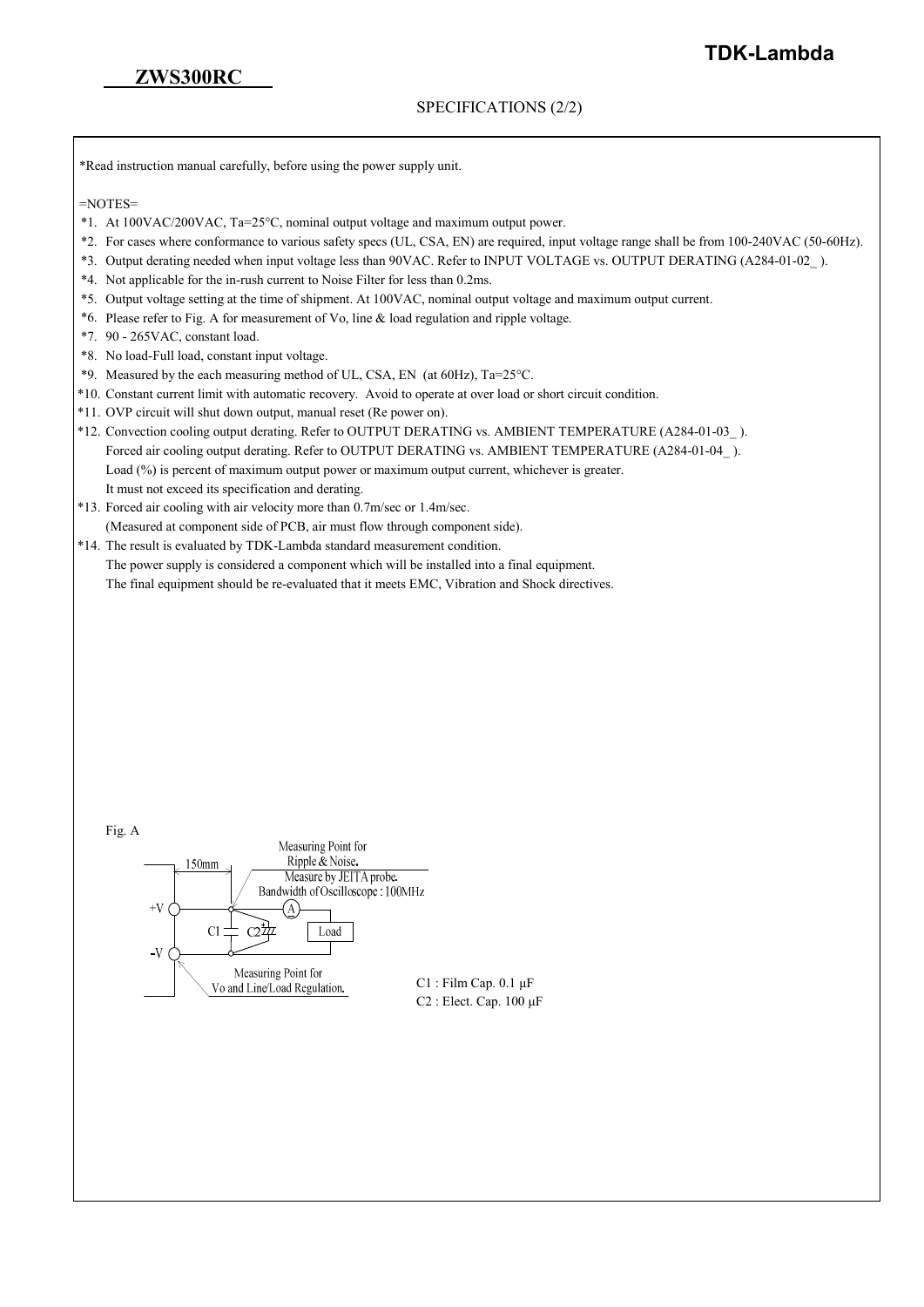## **ZWS300RC**

A284-01-02

#### **INPUT VOLTAGE vs. OUTPUT DERATING**

Load (%) is percent of maximum output power or maximum output current, whichever is greater. It must not exceed its specification and derating.

| <b>INPUT VOLTAGE</b> | $LOAD$ $(\%)$ |    |
|----------------------|---------------|----|
| (VAC)                | (VDC)         |    |
| 85                   | 120           | 80 |
| $90 - 265$           | 127 - 370     |    |



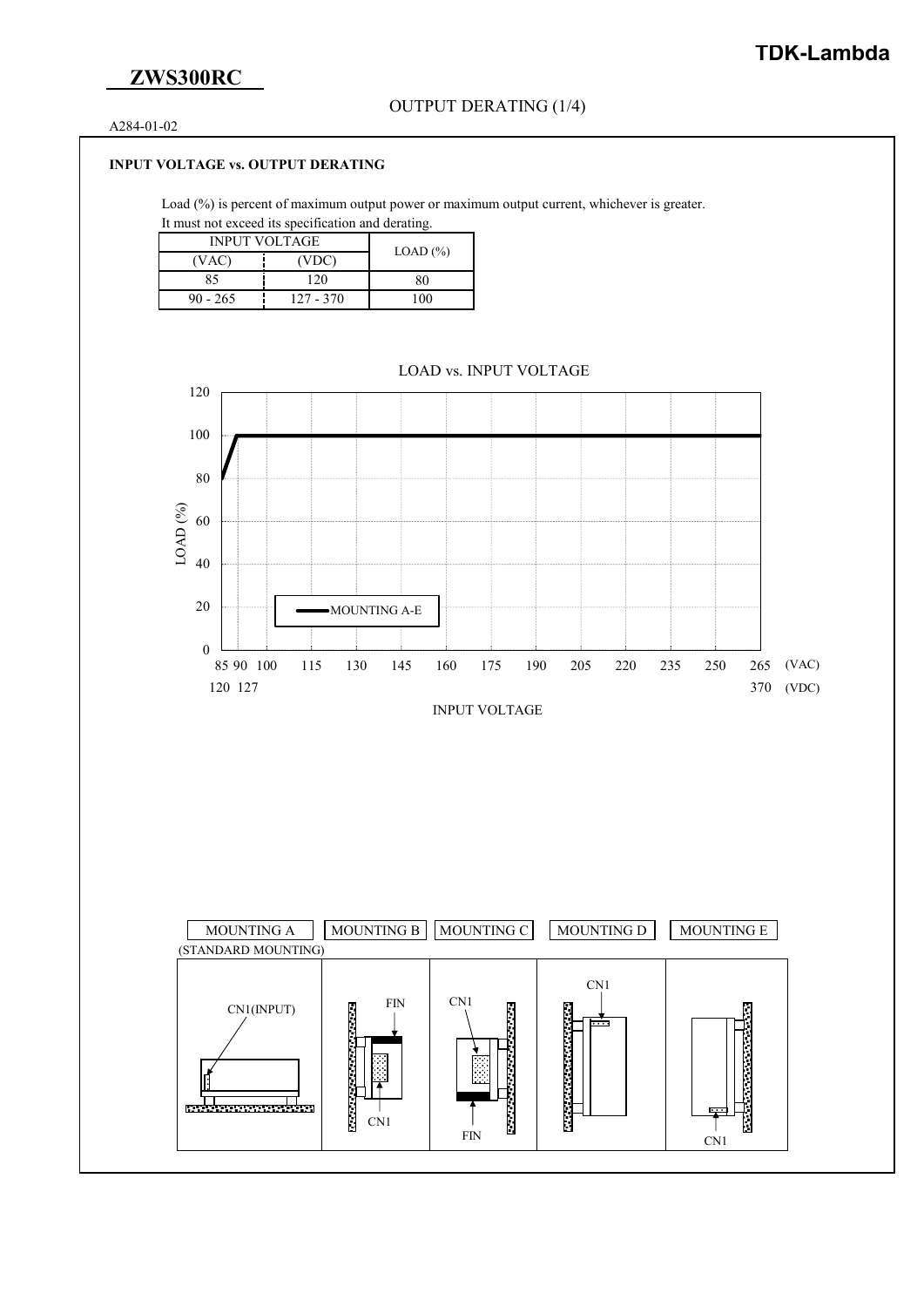A284-01-03

#### **OUTPUT DERATING vs. AMBIENT TEMPERATURE**

\*COOLING : CONVECTION COOLING

Load (%) is percent of maximum output power or maximum output current, whichever is greater. It must not exceed its specification and derating.

|                  | LOAD (%)          |                   |                   |                   |                   |  |  |
|------------------|-------------------|-------------------|-------------------|-------------------|-------------------|--|--|
| Ta $(^{\circ}C)$ | <b>MOUNTING A</b> | <b>MOUNTING B</b> | <b>MOUNTING C</b> | <b>MOUNTING D</b> | <b>MOUNTING E</b> |  |  |
| $-10 - +20$      | 100               | 100               | 100               | 100               | 100               |  |  |
| 35               | 100               | 100               | 100               | 73                | 85                |  |  |
| 40               | 100               | 92                | 100               | 64                | 80                |  |  |
| 45               | 100               | 85                | 88                | 55                | 75                |  |  |
| 50               | 88                | 77                | 77                | 46                | 70                |  |  |
| 60               | 65                | 53                | 53                | 28                | 40                |  |  |
| 70               | 30                | 30                | 30                | 10                | 10                |  |  |

\* Output derating needed when input voltage less than 90VAC or less than 127VDC.



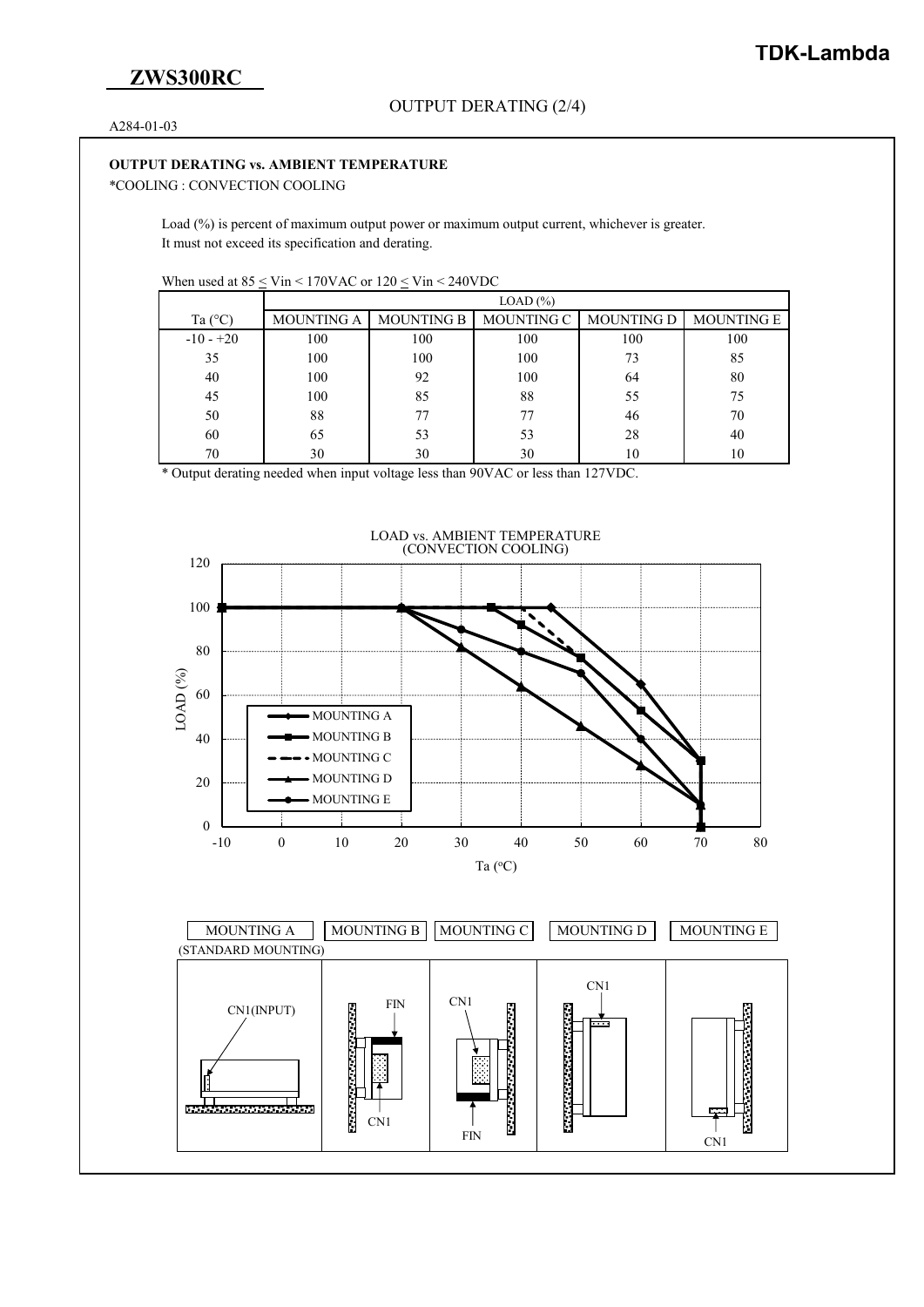#### **OUTPUT DERATING vs. AMBIENT TEMPERATURE**

\*COOLING : CONVECTION COOLING

Load (%) is percent of maximum output power or maximum output current, whichever is greater. It must not exceed its specification and derating.

When used at  $170 \leq \text{Vir} \leq 265 \text{VAC}$  or  $240 \leq \text{Vir} \leq 370 \text{VDC}$ 

|                  | LOAD (%)          |                   |            |                   |                   |  |  |
|------------------|-------------------|-------------------|------------|-------------------|-------------------|--|--|
| Ta $(^{\circ}C)$ | <b>MOUNTING A</b> | <b>MOUNTING B</b> | MOUNTING C | <b>MOUNTING D</b> | <b>MOUNTING E</b> |  |  |
| $-10 - +20$      | 100               | 100               | 100        | 100               | 100               |  |  |
| 35               | 100               | 100               | 100        | 73                | 85                |  |  |
| 40               | 100               | 92                | 100        | 64                | 80                |  |  |
| 45               | 100               | 85                | 88         | 55                | 75                |  |  |
| 50               | 100               | 77                | 77         | 46                | 70                |  |  |
| 60               | 65                | 53                | 53         | 28                | 40                |  |  |
| 70               | 30                | 30                | 30         | 10                | 10                |  |  |